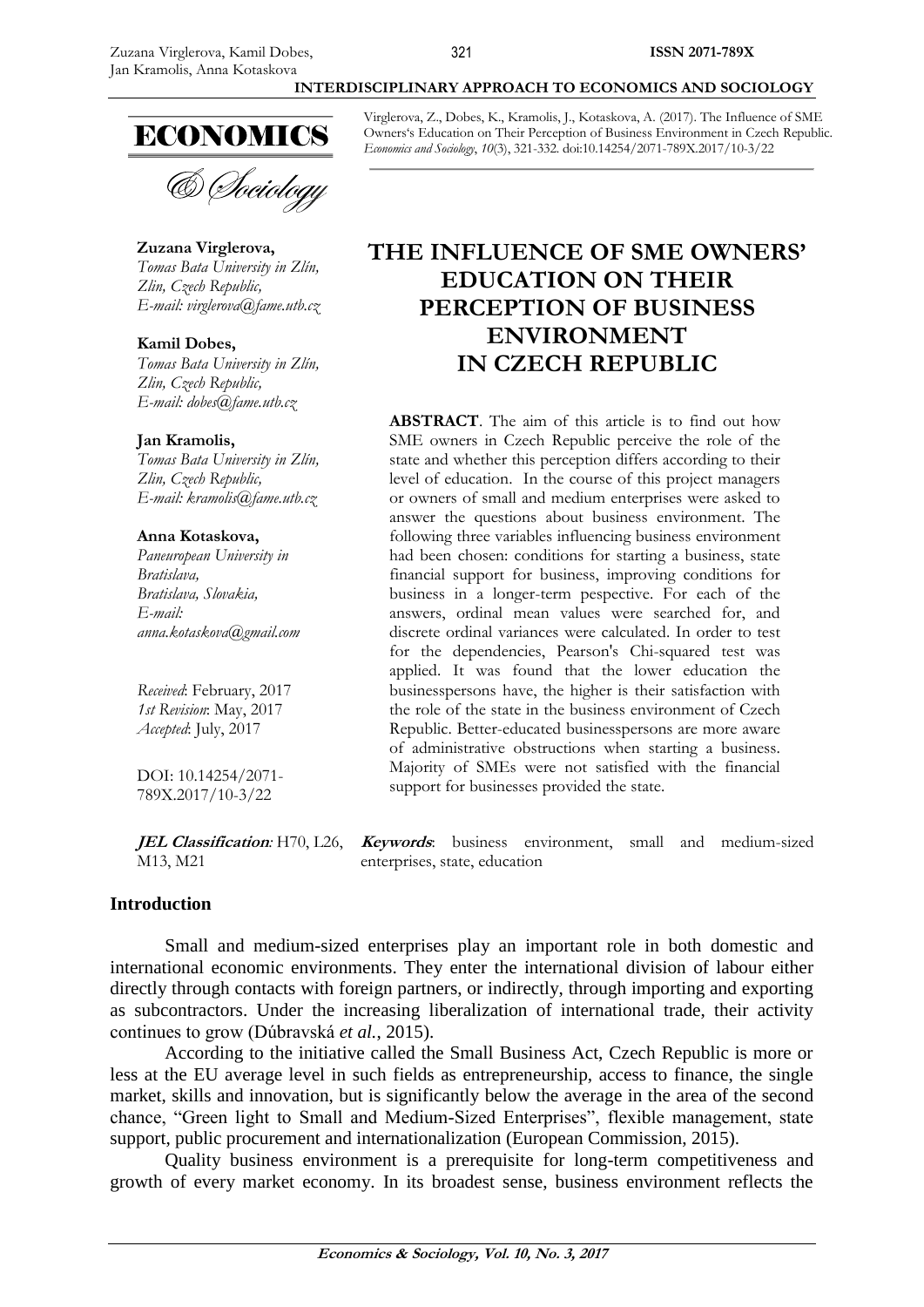quality of economic conditions and preconditions of economic activities of enterprises. Belanová (2014) states that quality business environment creates conditions for long-term sustainable economic growth, and is a basic prerequisite for business development and competitiveness growth of countries on the international scale.

In this article, the current state of business environment for SMEs in the selected regions of Czech Republic has been examined.

The structure of the article is as follows. In the theoretical part, we ground the importance of business environment and differences in perception of business environment from the viewpoint of entrepreneurs' different education. Based on the empirical research on the quality of business environment in Czech Republic, we quantify med $(x)$  and ordinal variance (dorvar) and Pearson's Chi-squared test, and we compare differences in perception by Czech entrepreneurs in relation to their education. At the end of this paper, we present the main results of our research.

#### **1. Literature review**

The definition of SME can be found in the Recommendation of the European Commission 2003/361. According to EC (2015), the main factors determining if a company belongs to the SME segment are number of employees and annual turnover or the annual balance sheet total. We can recognize three categories of enterprises: Micro (less than 10 employees, turnover or balance sheet total  $\leq$  2 million EUR), Small (less than 50 employees, turnover or balance sheet total ≤ 10 million EUR), Medium-sized (less than 250 employees, turnover  $\leq$  50 million EUR or balance sheet total  $\leq$  43 million EUR).

SMEs are important not only in Czech Republic, but also in EU and they influence economic performance of each state. It is understandable that they are of interest to many studies of different authors (Ivanova & Koisova, 2014).

The World Bank annually compares regulations of business environment in the world economies through the ranking called Doing Business, which provides objective measures of business regulations for local firms in 185 economies and selected cities at the subnational level. The rank of each country is determined on the basis of indicators, which monitor different phases of SMEs' life cycle, beginning from establishment of the company by acquiring building permits, receiving the bank loans, continuing by enforcement of contracts up to the closing of legal entities. The aim of this project is to provide a reasonable basis for understanding and improving the regulatory environment for business. The latest report published in 2016, puts Singapore, New Zealand and Denmark on the first three places, while the Czech Republic was on 36th place (has moved 39 positions higher since 2014). The Czech Republic was presented as the one with highest improvement (The World Bank, 2016).

Czech companies with up to 250 employees experienced a good year and nearly 40 percent of them expect further improvement in the second half of this year. Then, the greatest optimism prevails among medium-sized companies (51-250 employees). It comes from the present results of "Chamber barometer" that maps the economic situation among the members of Chamber within a semi-annual period (Ministry of Industry and Trade, 2017).

Quality business environment creates favourable conditions for development of SMEs, which represent an important part of the national economic system. Not only economic criteria, but also social, educational, cultural and other factors are playing an important role in this process (Ključnikov *et al.*, 2016; Smekalova *et al.*, 2014). Taraba *et al.* (2015) states that also holistic competences of entrepreneurs are very important in the context of risk management. A holistically competent project manager should possess developed expertise, practical skills and personal qualities.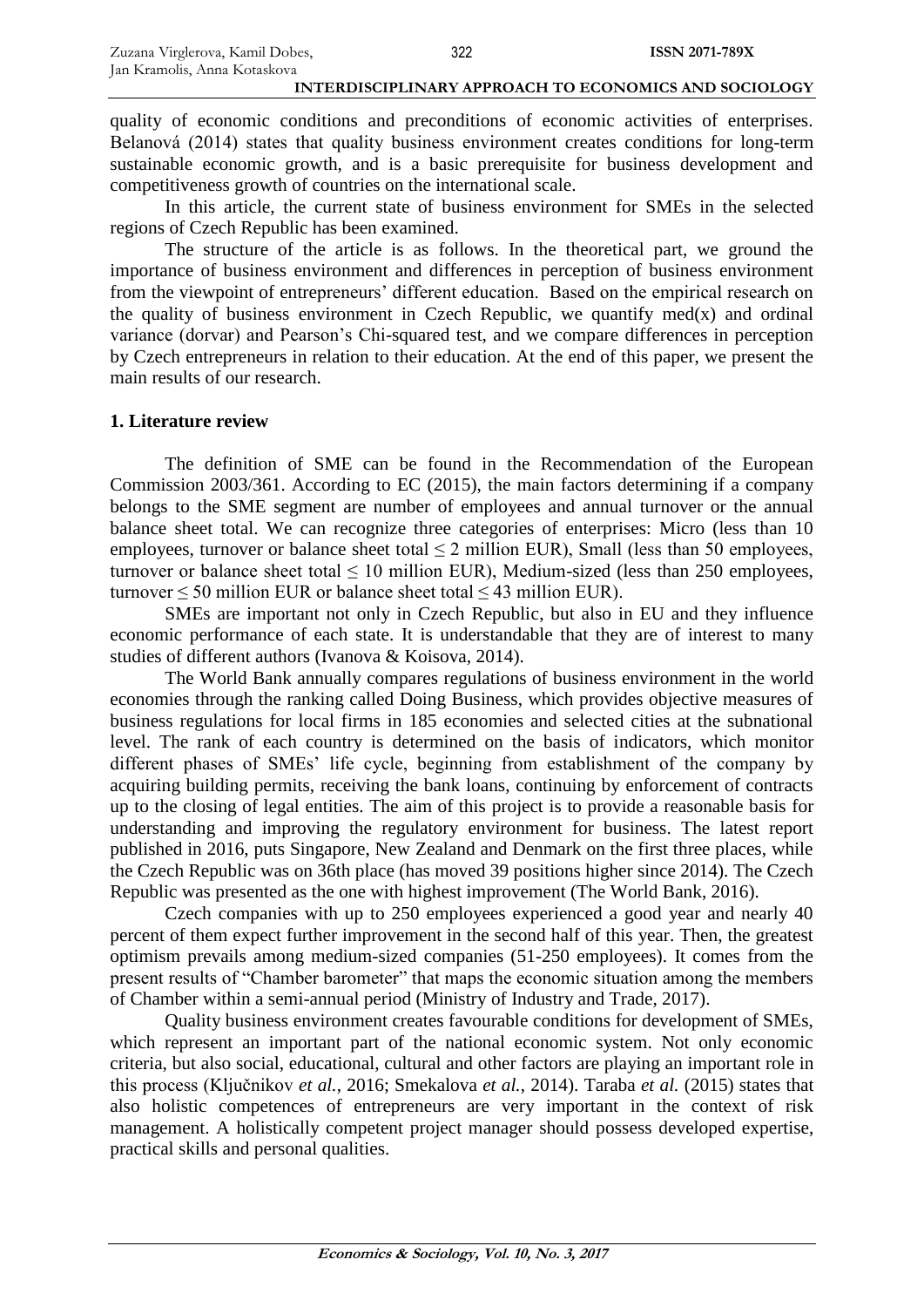Business activities are significantly determined by environment of the company, which forces it to use a particular method of behaviour and to choose particular business goals and ways of achieving them. In this context, important roles are played by social environment as well as political and legal environments that are created by the state authorities. Presumably, a positive perception of these companies by their environment could stimulate their financial performance and accelerate the positive influences of these companies on society (Belás *et al.*, 2015).

Gnyawali and Fogel (1994) advert to significance of the business environment itself. A highly munificent environment for entrepreneurs is characterized by a strong presence of family business and role models, rich infrastructure, the availability of skilled resources, a solid financial community, and government incentives to start a new business.

Ulhoi (2004) highlights that attention is often paid to identification and characterization of various personal attributes that relate to successful entrepreneurs. However, besides others, this approach diverts attention from the importance of environment and structural and positional characteristics of the entrepreneurs themselves (e.g., gender and race, but also the social network surrounding of the entrepreneur).

The perception of business environment and company operations may also be affected by education of an entrepreneur. The higher education of an entrepreneur is, the wider knowledge of economic regularities of the market and the more accurate forecasting of the circumstances in business environment are.

Some authors found out that higher entrepreneurs' education such as university degree is significantly related to a higher business performance when it is calculated when sales or profitability is concerned and which is also true for sustainability (Van der Sluis, and Van Praag, 2008), also, higher educated entrepreneurs can manage the firm-specific financial risks better (Wang, 2012). According to Kato, Okamuro, and Honjo (2015), a graduate entrepreneur can easily find different sources of capital, by which he/she can invest in research and development that can increase the innovation of a small business from the specific market.

According to Berrone *et al.* (2014), gender cannot influence the performance of a firm if an entrepreneur is educated enough or motivated enough to run business.

Micro enterprises owned by educated professionals have lower credit risk and as a result, they can access loans under lower interest rates. Furthermore, micro firms' access to credit largely depends on the managerial ability and professional expertise of entrepreneurs. In that case, they can get access to bank loans more easily when a firm is well managed and when the owner is more experienced (Neuberger and Rathke, 2009).

Educated entrepreneurs are more successful than those who are not educated enough to run their businesses (Berrone *et al.*, 2014). Micro enterprises run by educated personnel are more linked to strategic alliances and also develop new products continuously to meet the demand of customers (Kim and Vonorts, 2014).

According to Irwin and Scott (2010), the banks were more comfortable to finance the educated entrepreneurs due to advanced knowledge of the business propositions and more organized loan proposals. The higher education of the entrepreneur is positively related to business growth (Rauch and Rijsdijk, 2013).

## **2. Methodological approach**

The aim of this article is to examine the influence of education on differences in perception of the role of state in business environment in the segment of SMEs in the Czech Republic. The reason for the focus on SMEs is their importance and flexibility in the economy of the Czech Republic and all over the world. The article presents the partial results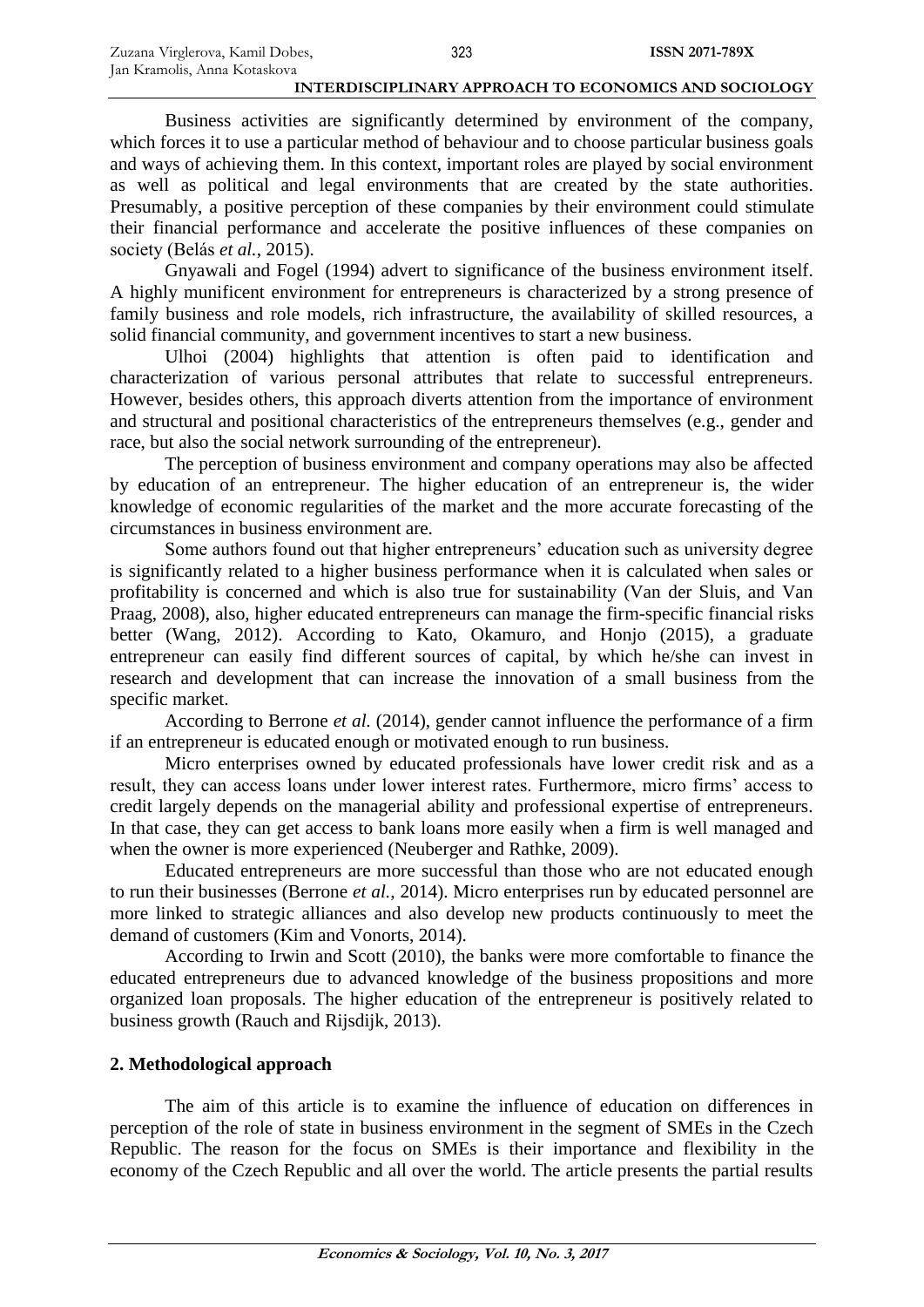of the research which was conducted at Tomas Bata University in Zlín in the Czech Republic in 2015. The companies had been chosen from the Albertina database and 1.650 randomly selected firms were addressed by e-mail or phone to fill in the questionnaire placed at https://docs.google.com/forms/d/1U9coaC5JRL0N2QOOO6Xb8j3mnaZXdSM47Kugt4EDG Fo/viewform?usp=send\_form. The data was provided by 1.141 owners of SMEs in 14 regions of the Czech Republic. The questionnaire consisted of 52 questions.

The structure of the sample researched according to the size of enterprises was as follows: 65% of Micro enterprises (<10 employees), 27% of Small enterprises (10-50 employees) and 8% of Medium-sized enterprises (50-250 employees). This structure also corresponds to the allocation of enterprises in the economy.

Regarding owners of the enterprises questioned, their educational structure was concerned. The highest number of SME owners questioned was with secondary education with A levels (48%). Businesses, of which the owners have university degree, were represented by 34%. The smallest number of the owners within the sample researched is the group of those with secondary education without A levels (18%).

The article is focused on the analysis of the partial research results in the following three sectors that were surveyed when studying SMEs. The concentration was on their present attitude to selected factors of business environment in the Czech Republic.

By creating research question we followed results from previous researches Belanová (2014), Belás *et al.* (2015), Ključnikov (2016), Dobeš, Virglerová (2015).

1. Perception of business environment in the Czech Republic as a suitable one for starting a business:

Q1: At least 30% of SME owners in the Czech Republic state that business environment is suitable for starting a business.

Q1a: University-educated entrepreneurs perceive business environment of the Czech Republic as more suitable for starting a business than those without university degree.

Q1b: Perception of business environment of the Czech Republic as a suitable one for starting a business is dependent on entrepreneurs' education.

2. Perception of forms of financial support of business from the state:

Q2: More than 50% of SME entrepreneurs in the Czech Republic perceive the financial support of business from the state as not sufficient.

Q2a: University-educated entrepreneurs perceive the financial support of business from the state as more suitable than those without university degree do.

Q2b: Perception of the financial support of business form the state is dependent on entrepreneurs' education.

3. Perception of having better conditions for doing business in the course of the last 5 years:

Q3: More than 50% of SME entrepreneurs do not agree that conditions for doing business have improved in the course of the last 5 years.

Q3a: University-educated entrepreneurs are aware of the fact that in the course of the last 5 years, conditions for doing business have improved, on contrary to those without university degree.

Q3b: Perception of better conditions for doing business in the course of the last 5 years is dependent on entrepreneurs' education.

For each of the answers, ordinal mean values –  $med(x)$  were searched for, and discrete ordinal variances – dorvar was calculated. In order to test dependencies, Pearson's Chisquared test was used. The X-squared tests were done at 5% level of importance. For the reason of not having a sufficient number of several groups within the sample researched, the Monte Carlo simulation was used. This method shall eliminate drawbacks and will provide a more precise p-value.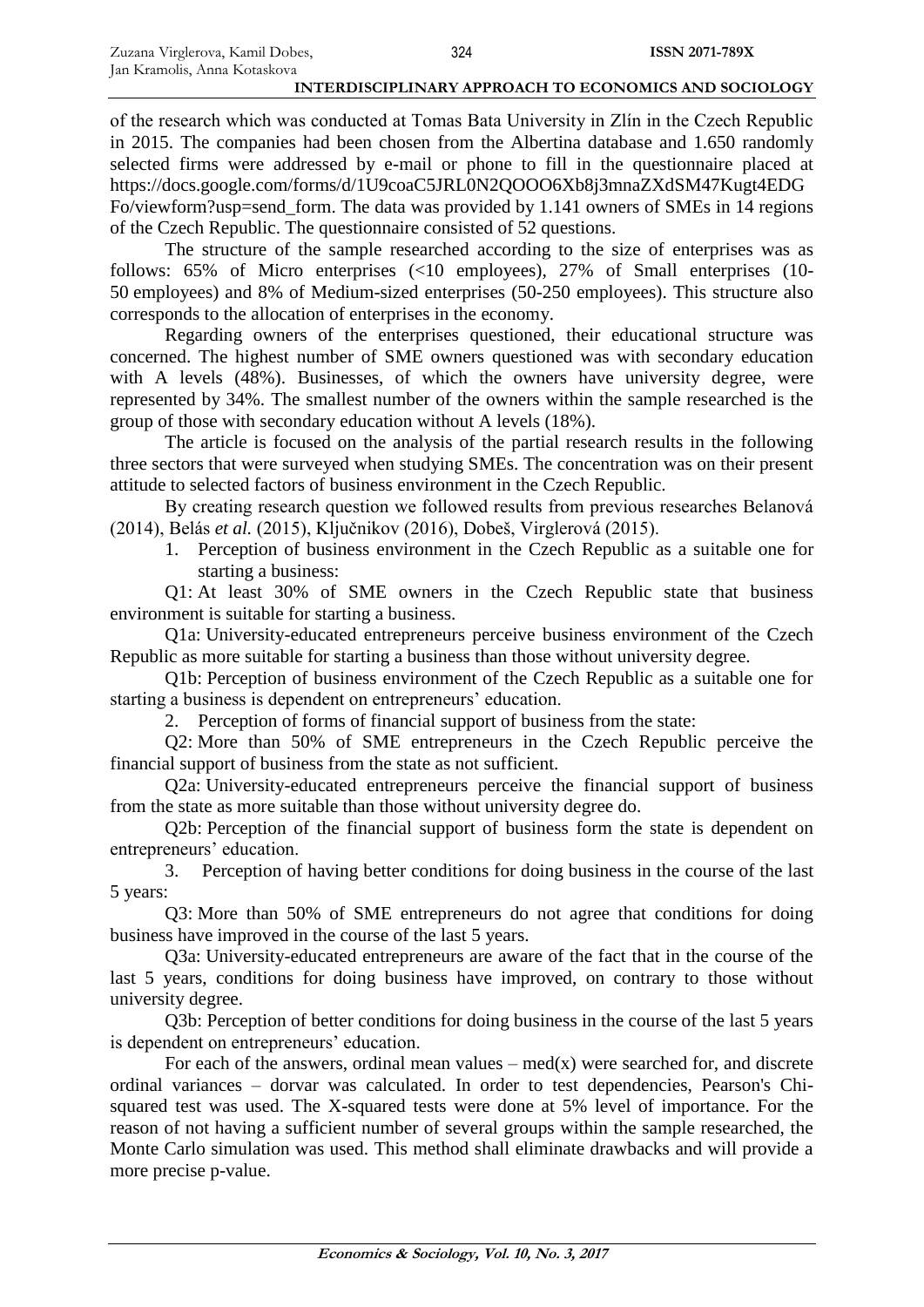#### **3. Conducting research and results**

The first research question (Q1) focuses on the analysis of how the businesses questioned perceive business environment of the Czech Republic for starting a business. This question was then analysed in relation to the entrepreneurs' education reached.

The research revealed that 29.62% of entrepreneurs agree with the fact that business environment of the Czech Republic is suitable for starting a business. 24.98% of the respondents had neutral attitude and less than half of the entrepreneurs questioned (45.4%) do not agree with the statement. The research question Q1 that at least 30% of SME entrepreneurs in the Czech Republic consider the business environment to be suitable for starting a business was not confirmed.

*Table 1* shows nominal values of the statement to Q1 in relation to the entrepreneurs' education reached. In *Tab. 1*, ordinal mean values and discrete ordinal variances are stated.

| Q1/Education                  | Agree $(n)$         |       | $\overline{\phantom{a}}$ | Disagree $(n)$ |                        | Total<br>(n) | Statistical<br>indicators |        |
|-------------------------------|---------------------|-------|--------------------------|----------------|------------------------|--------------|---------------------------|--------|
|                               | Completely<br>agree | Agree | No<br>idea               | Disagree       | Completely<br>disagree |              | med(x)                    | dorvar |
| Secondary<br>without A levels | $\overline{2}$      | 41    | 55                       | 91             | 17                     | 206          | 2.45                      | 1.00   |
| Secondary with<br>A levels    | 8                   | 167   | 129                      | 207            | 32                     | 543          | 2.75                      | 1.07   |
| University                    | 5                   | 115   | 101                      | 148            | 23                     | 392          | 2.75                      | 1.05   |
| Total                         | 15                  | 323   | 285                      | 446            | 72                     | 1141         |                           |        |

Table 1. Contingency table for Q1 absolute frequency and Statistical characteristics

*Source*: own.

The opinion polarity to Q1 is depicted in the graph below by using the Gauss distribution model (blue) with a polynomial function of trend (black thin) with the value of reliability (R2). The axis x represents the following:  $0 =$  completely disagree,  $1 =$  completely agree.





The line chart represents opinion polarity using the Gauss distribution model. It is evident from the graph that opinion of disagreement slightly prevails, even though the trend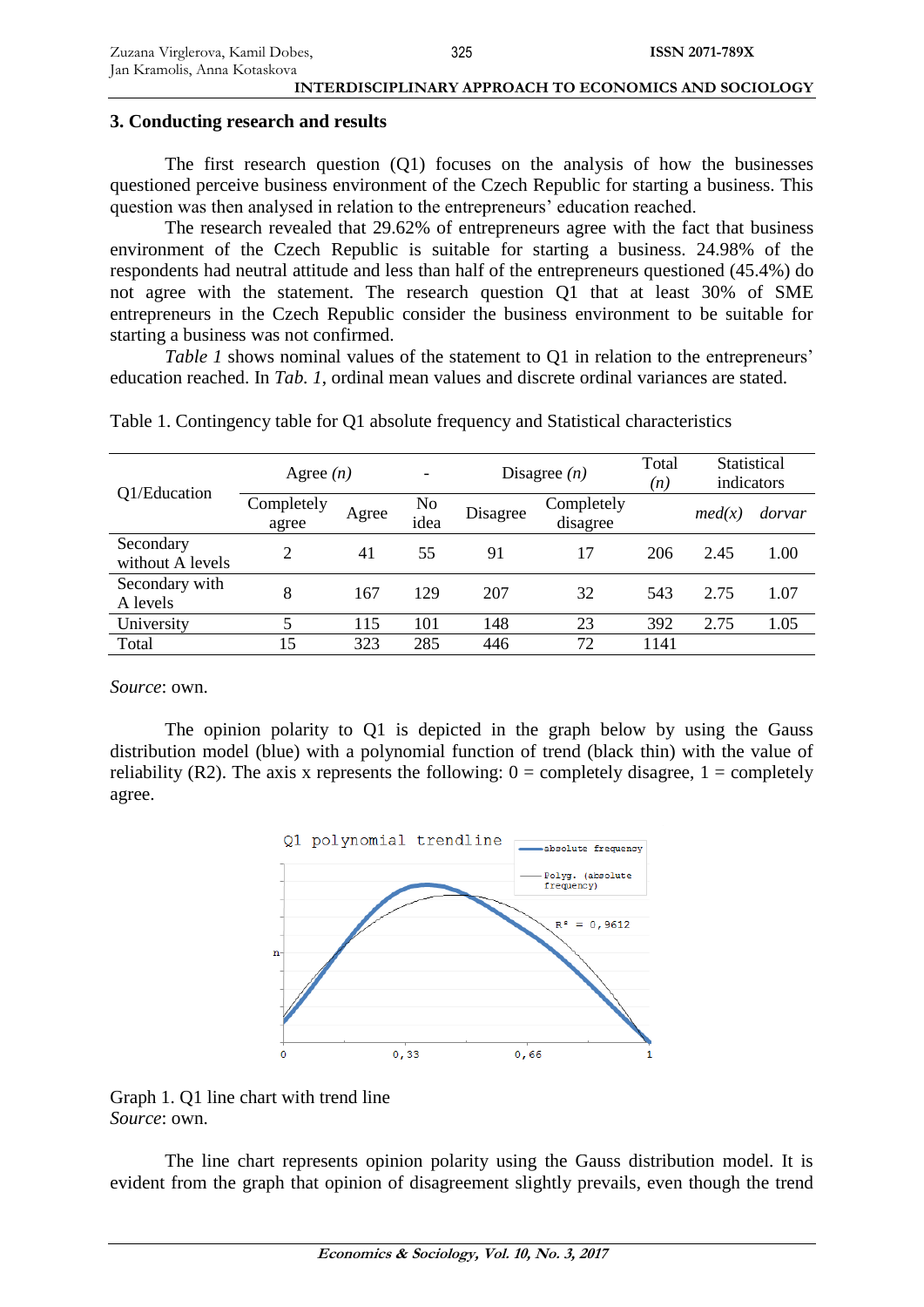function rather equalizes both poles. Regarding the fact that closer the value of R2 is to 1, more reliable the result is. In this case, the reliability is high  $(R2 = 0.9612)$ .

Q1a research question focuses on if university-educated entrepreneurs perceive the business environment of the Czech Republic as a more suitable one for starting a business than those without university degree. The highest degree of agreement (med(x) = 2.45) with the statement to the question researched was recorded by the entrepreneurs with secondary education without A levels. There was also rather high homogeneity of their answers (dorvar  $= 1$ ). The degree of agreement with this statement within the group of entrepreneurs with having A levels and university-educated ones was the same (med(x) = 2.75). To be more precise, the secondary educated entrepreneurs with A levels were most heterogeneous in their answers (dorvar  $= 1.07$ ). When evaluating this research question, it can be stated that entrepreneurs with a higher level of education reached are more aware of various obstacles and problems when starting business activities in the Czech Republic.

*Table 2* shows the dependency testing results by analysing Q1b research question focusing on if there is any dependency between perceiving the business environment in the Czech Republic as a suitable one for starting a business and the entrepreneurs' education reached. For testing, Pearson's Chi-squared test at 5% level of importance was used.

Table 2. Q1 Chi-squared test and p-value

| Pearson's Chi-squared test with simulated p-value (based on 5000 replicates)                            |  |  |  |  |
|---------------------------------------------------------------------------------------------------------|--|--|--|--|
| $H_0$ : Variables are independent (no interaction between variables)                                    |  |  |  |  |
| $H1$ : Variables are dependent (interaction between variables)                                          |  |  |  |  |
| $Q_{1b}$ : 1. Perception of business environment in the Czech Republic as a suitable one for starting a |  |  |  |  |
| business is dependent on entrepreneurs' education.                                                      |  |  |  |  |
| X-squared = 10.57; DF = $n/a$ ; p-value = 0.2244                                                        |  |  |  |  |
|                                                                                                         |  |  |  |  |

*Source*: own.

The results in *Table 2* show that no statistically important dependency between the perception of business environment of the Czech Republic as a suitable one for starting a business and entrepreneurs' education was confirmed.

The second research question (Q2) focuses on analysing the topic of if the entrepreneurs perceive financial support of business from the state as sufficient. This question was then analysed in relation to the level of education of the entrepreneurs questioned.

The research showed that only 9.55% of entrepreneurs consider the financial support of business from the state to be sufficient. More than half of the entrepreneurs questioned (59.07%) do not agree with this statement. 31.38% of respondents had a neutral attitude. Most of businesspersons are therefore not satisfied with the support of business from the state. The statement to the research question (Q2) that more than 50% of SME entrepreneurs in the Czech Republic perceive the financial support of business from the state as not sufficient was confirmed.

*Table 3* shows nominal values of the statement to Q2 in relation to the level of education of the entrepreneurs questioned. In *Tab. 3*, there are also ordinal mean values and discrete ordinal variances recorded.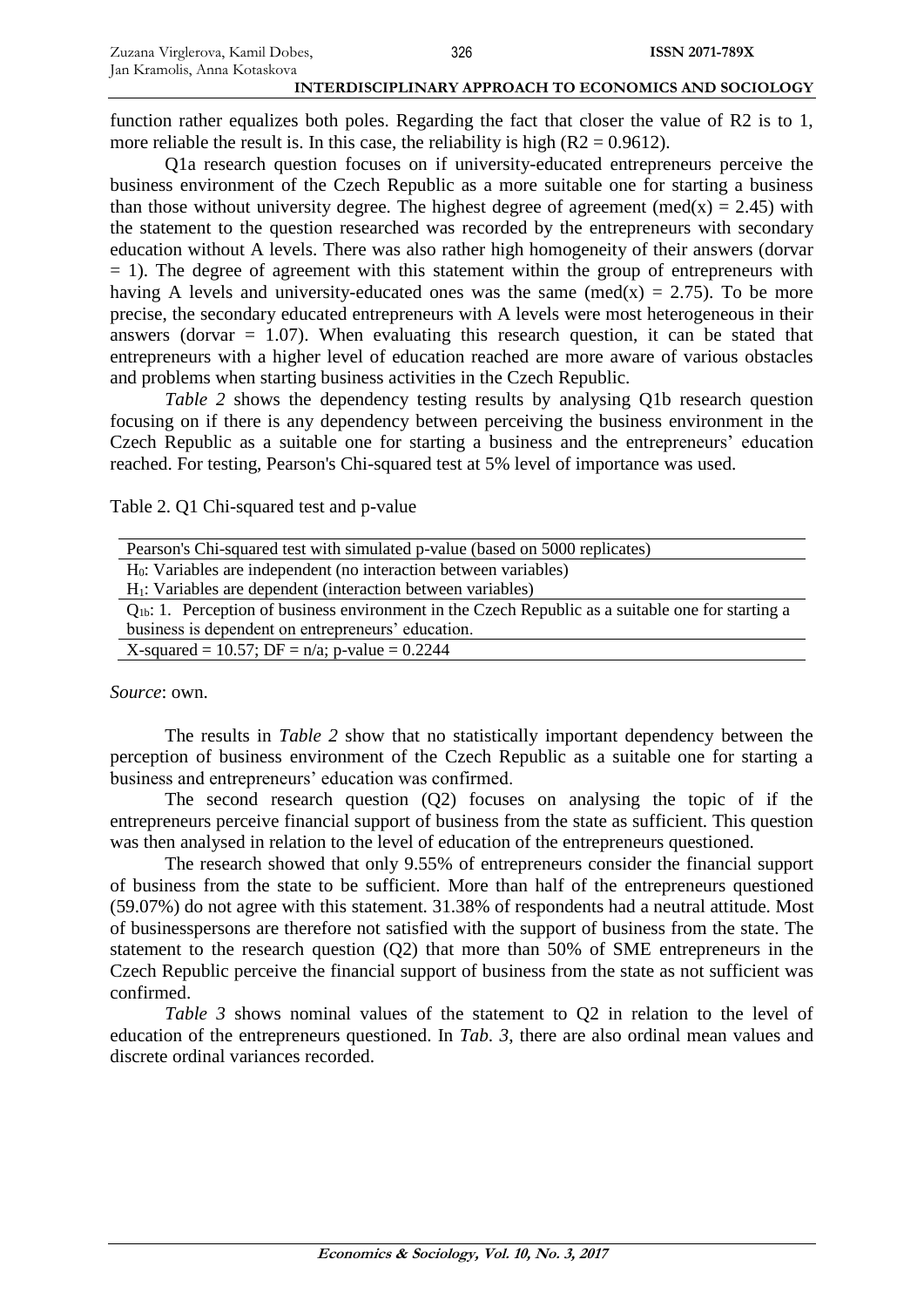| Q2/Education                  | Agree $(n)$         |       |             | Disagree $(n)$ |                        | Total<br>(n) | Statistical<br>indicators |        |
|-------------------------------|---------------------|-------|-------------|----------------|------------------------|--------------|---------------------------|--------|
|                               | Completely<br>agree | Agree | No.<br>idea | Disagree       | Completely<br>disagree |              | med(x)                    | dorvar |
| Secondary<br>without A levels | $\theta$            | 12    | 62          | 95             | 37                     | 206          | 2.19                      | 206    |
| Secondary with A<br>levels    | ↑                   | 48    | 170         | 262            | 61                     | 543          | 2.30                      | 543    |
| University                    |                     | 47    | 126         | 173            | 46                     | 392          | 2.37                      | 392    |
| Total                         |                     | 107   | 358         | 530            | 144                    | 1141         |                           |        |

Table 3. Contingency table for Q2 absolute frequency and Statistical characteristics

*Source*: own.

The opinion polarity to Q2 is depicted in the graph below by using the Gauss distribution model (blue) with a polynomial function of trend (black thin) with the value of reliability (R2). The axis x represents the following:  $0 =$  completely disagree,  $1 =$  completely agree.



Graph 2. Q2 line chart with trend line *Source*: own.

The line chart represents opinion polarity using the Gauss distribution model. It is evident from the graph that opinion of disagreement slightly prevails, even though the trend function rather equalizes both poles. Regarding the fact that closer the value of R2 is to 1, more reliable the result is. In this case, the reliability is not high  $(R2 = 0.6026)$ .

Q2a research question focuses on if university-educated entrepreneurs perceive the financial support of business from the state as a more suitable one than those without university degree. The highest degree of agreement (med(x) = 2.19) with the statement researched was recorded by the entrepreneurs with secondary education without A levels. There was also rather high homogeneity of their answers (dorvar  $= 0.86$ ). On the other hand, the lowest degree of agreement with the statement to the question researched was recorded by the entrepreneurs with university education (med(x) = 2.37) and at the same time, the homogeneity of their answers was lowest (dorvar  $= 0.91$ ). When evaluating this research question, it can be stated that entrepreneurs with a lower level of education reached are more satisfied with the financial support of business from the state.

*Table 4* shows the dependency testing results by analysing Q2b research question focusing on if there is any dependency between perceiving the financial support of business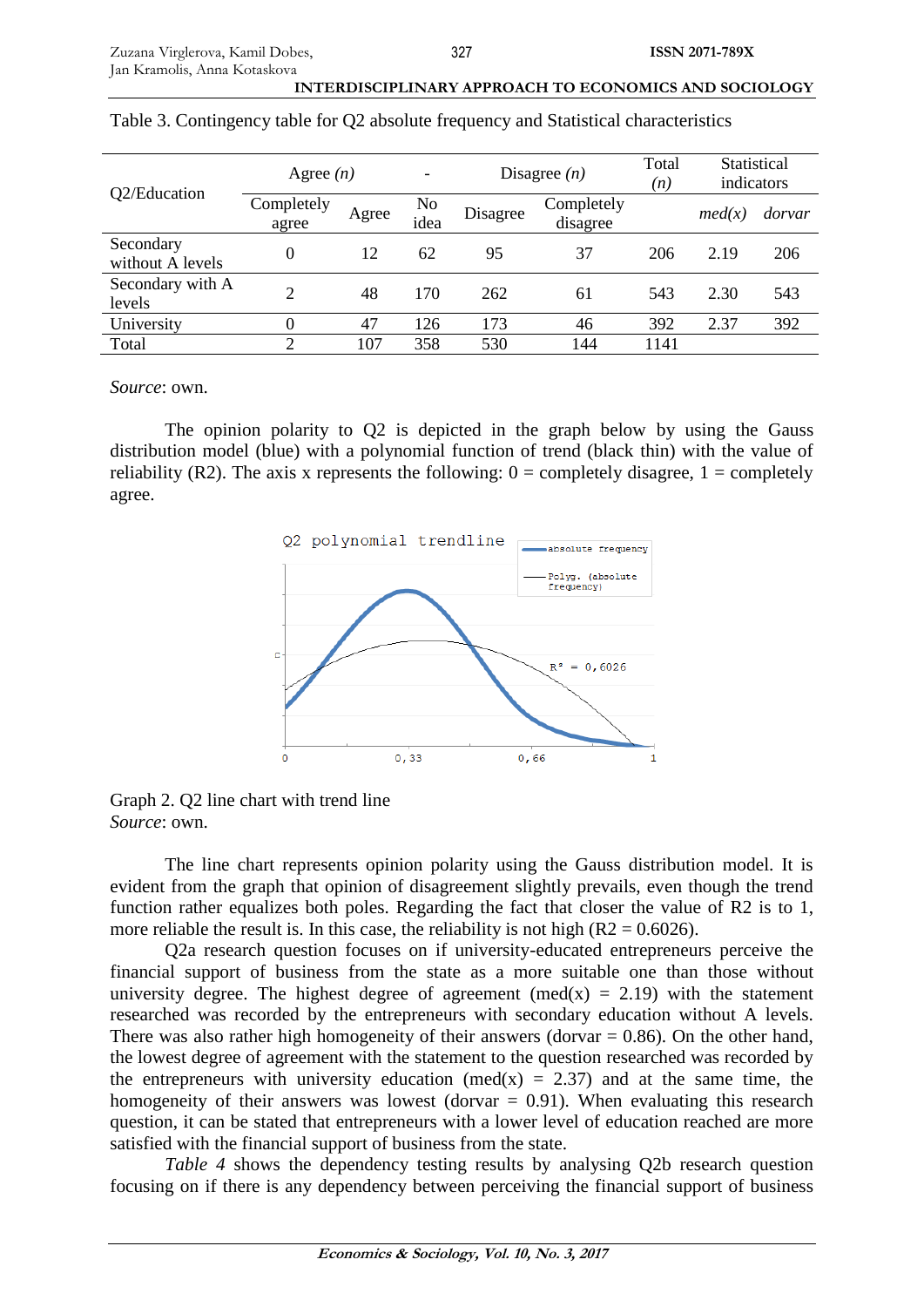from the state as sufficient and the entrepreneurs' education reached. For testing, Pearson's Chi-squared test at 5% level of importance was used.

Table 4. Q2 Chi-squared test and p-value

| Pearson's Chi-squared test with simulated p-value (based on 5000 replicates)                   |  |  |  |
|------------------------------------------------------------------------------------------------|--|--|--|
| $H0$ : Variables are independent (no interaction between variables)                            |  |  |  |
| $H1$ : Variables are dependent (interaction between variables)                                 |  |  |  |
| $Q_{2b}$ : Perception of forms of financial support of business from the state is dependent on |  |  |  |
| entrepreneurs' education reached.                                                              |  |  |  |
| X-squared = 14.74; DF = $n/a$ ; p-value = 0.06659                                              |  |  |  |

*Source*: own.

The results in *Table 4* show that no statistically important dependency between the perception of the financial support of business from the state as sufficient and entrepreneurs' education was confirmed.

The third research question (Q3) focuses on analysing if the entrepreneurs agree with the fact that conditions for doing business have improved in the course of the last 5 years. This question was then analysed in relation to the level of education of the entrepreneurs questioned.

The research showed that 20.68% of entrepreneurs consider conditions for doing business in the course of the last 5 years to have improved. 24.63% of respondents had a neutral attitude. More than half of the entrepreneurs questioned (54.69%) do not agree with this statement. The statement to the research question (Q3) that more than 50% of SME entrepreneurs in the Czech Republic perceive conditions for doing business as being better in the last few years was confirmed.

*Tab. 5* shows nominal values of the statement to Q3 in relation to the level of education of the entrepreneurs questioned. In *Tab. 5*, there are also ordinal mean values and discrete ordinal variances recorded.

| Q3/Education                          | Agree $(\% )$       |       |                        |          | Disagree $(\% )$       | Total         | Statistical<br>indicators |        |
|---------------------------------------|---------------------|-------|------------------------|----------|------------------------|---------------|---------------------------|--------|
|                                       | Completely<br>agree | Agree | N <sub>0</sub><br>idea | Disagree | Completely<br>disagree | $\frac{6}{2}$ | med(x)                    | dorvar |
| Secondary<br>without A<br>levels      | 0.00                | 16.02 | 16.50                  | 50.97    | 16.50                  | 100.0         | 2.16                      | 0.98   |
| Secondary<br>with A levels            | 0.74                | 19.71 | 25.23                  | 47.51    | 6.81                   | 100.0         | 2.41                      | 0.96   |
| University                            | 0.77                | 22.70 | 28.06                  | 39.03    | 9.44                   | 100.0         | 2.55                      | 1.04   |
| <b>Total Relative</b><br>share $(\%)$ | 0.61                | 20.07 | 24.63                  | 45.22    | 9.47                   | 100.0         |                           |        |

Table 5. Contingency table for Q3 (relative frequency) and Statistical characteristics

*Source*: own.

The opinion polarity to Q3 is depicted in the graph below by using the Gauss distribution model (blue) with a polynomial function of trend (black thin) with the value of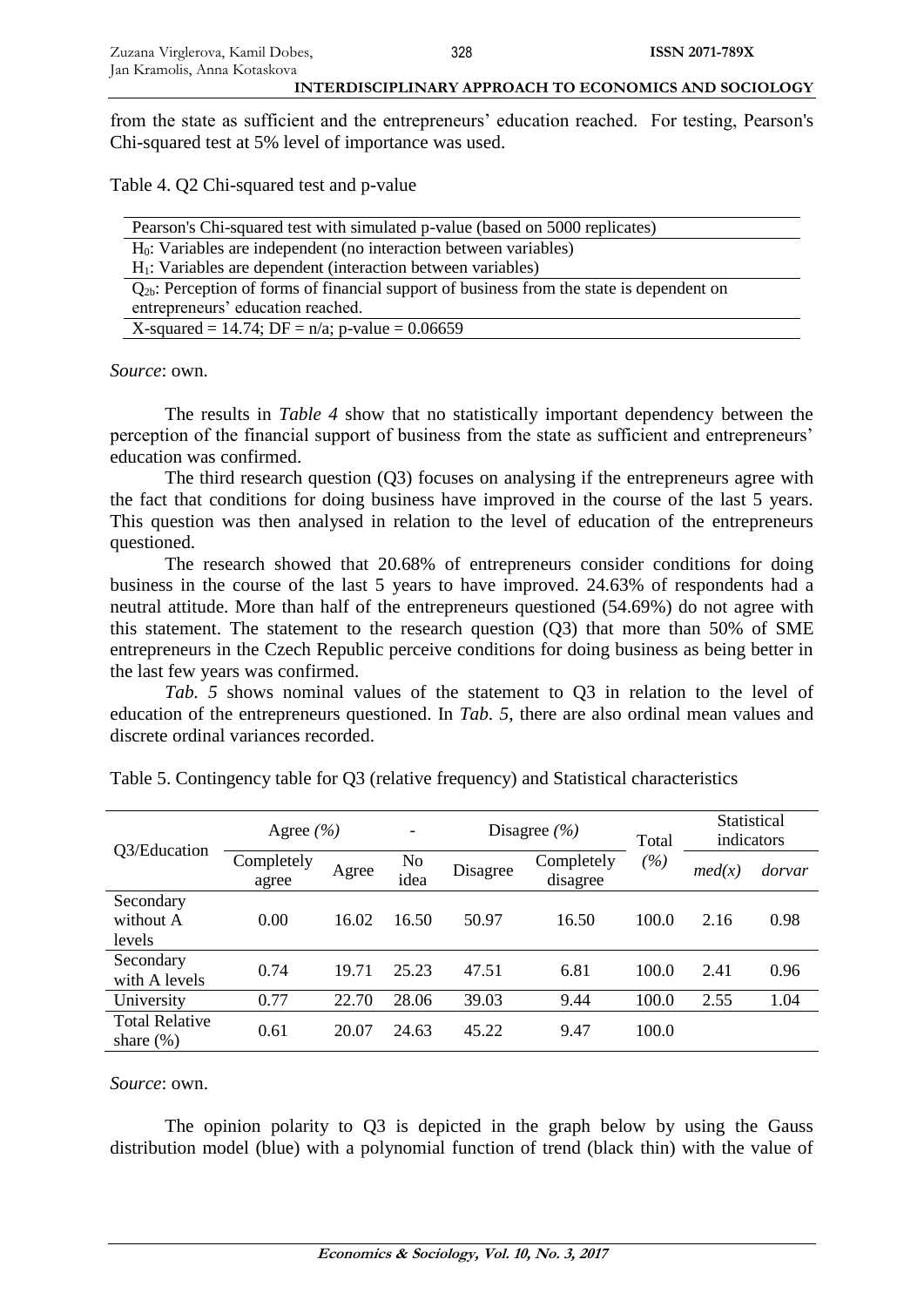reliability (R2). The axis x represents the following:  $0 =$  completely disagree,  $1 =$  completely agree.



Graph 3. Q3 line chart with trend line *Source*: own.

The line chart represents opinion polarity using the Gauss distribution model. It is evident from the graph that opinion of disagreement slightly prevails, even though the trend function rather equalizes both poles. Regarding the fact that closer the value of R2 is to 1, more reliable the result is. In this case, the reliability is rather high  $(R2 = 0.8016)$ .

Q3a research question focuses on if university-educated entrepreneurs are aware of the fact that in the course of the last 5 years, conditions for doing business have improved, on contrary to those without university degree. The highest degree of agreement (med(x) = 2.16) with the statement researched was recorded by the entrepreneurs with secondary education without A levels. There was also rather high homogeneity of their answers (dorvar  $= 0.98$ ). On the other hand, rather low degree of agreement with the statement to the question researched was recorded by the entrepreneurs with university education (med(x) = 2.55) and at the same time, their answers were most heterogeneous (dorvar  $= 1.04$ ). When evaluating this research question, it can be stated that entrepreneurs with a lower level of education reached are more satisfied with the development of business environment of the Czech Republic.

*Table 6* shows the dependency testing results by analysing Q3b research question focusing on if there is any dependency between perceiving the conditions for business as having improved in the course of the last 5 years and the entrepreneurs' education reached. For testing, Pearson's Chi-squared test at 5% level of importance was used.

Table 6. Q3 Chi-squared test and p-value

| Pearson's Chi-squared test with simulated p-value (based on 5000 replicates)                               |  |  |  |  |
|------------------------------------------------------------------------------------------------------------|--|--|--|--|
| H <sub>0</sub> : Variables are independent (no interaction between variables)                              |  |  |  |  |
| H <sub>1</sub> : Variables are dependent (interaction between variables)                                   |  |  |  |  |
| $Q_{3b}$ : Perception of having better conditions for doing business in the course of the last 5 years and |  |  |  |  |
| due to entrepreneurs' education reached.                                                                   |  |  |  |  |
| X-squared = 32.37; DF = $n/a$ ; p-value = 2e-04                                                            |  |  |  |  |
|                                                                                                            |  |  |  |  |

*Source*: own.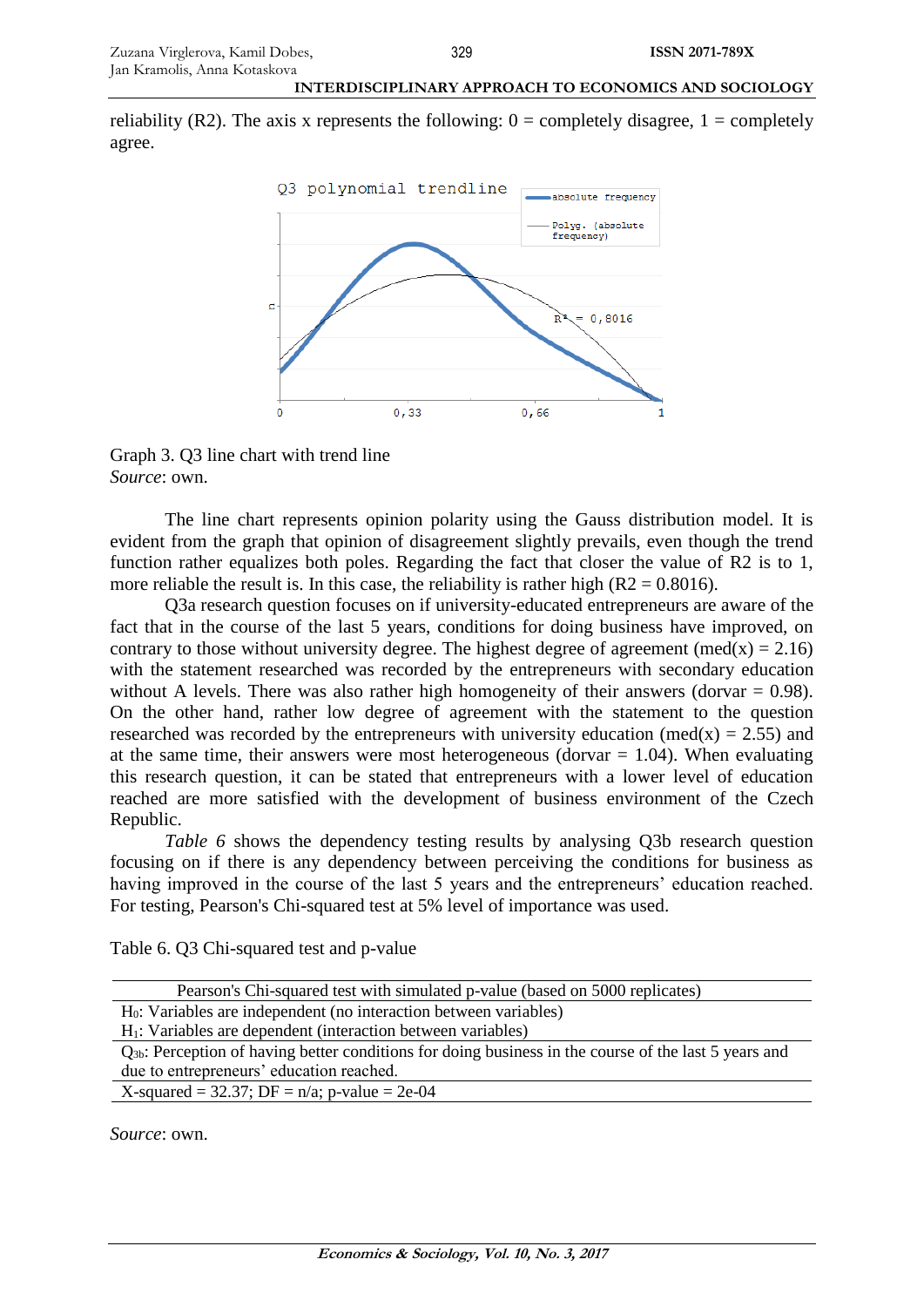The results in *Table 6* show that statistically important dependency between the perception of conditions for business in the course of the last 5 years as having improved and entrepreneurs' education was confirmed (p-value  $=$  2e-04). Therefore, it can be stated that within the group of university-educated entrepreneurs, it is evident that these are more aware of all factors forming the business environment and they are able to evaluate their development better. Through the quantitative part of the research, the focus was on data collecting, processing, and analysis. A nine-level Likert scale was used to measure the perceptions and assessments of the respondents, on the dependent variable (transitional crisis), as well as the independent variables (heritage of socialism, geopolitics, nomenclature authorities, deficit of institutional changes, and neoliberal ideology), in a survey that was applied during the research. In measuring the dependent variable (transitional crisis), the scale marks were set from the lowest (1) to the highest (5). Regarding the independent variables, the negative impact was measured from the minimum negative (1) to the maximum (5) on the dependent variable. The survey included filling out 500 questionnaires for each country (Montenegro, Serbia, and Bosnia and Herzegovina), which made a total of 1,500 respondents. Collected data for this study were processed by SPSS software. According to the purpose defined in the hypothesis of work, descriptive statistics were used for the data analysis, correlation analysis, and multi-correlation. The multiple linear regression model was applied after (the method of least square), as well as hierarchical multiple regression model.

## **Conclusion**

The research focused, besides other things, on the perception of the role of the state among the SME entrepreneurs within the Czech Republic. The state definitely belongs to significant determinants of business environment and its role when doing business can be often crucial either for decision of starting a business or for a successful course of business.

In the research, it was confirmed that half of the SME entrepreneurs questioned does not consider the business environment of the Czech Republic to be convenient for starting a business. This fact can make the enterprises leave the Czech Republic. They would leave for the neighbouring countries or for the countries so-called tax havens where the administration process for starting a business and the business activity itself is much less complicated. According to the Bisnode company, which monitor number of Czech companies with owner from the off-shore every year, is the number of these companies 13 185 in the end of the year 2016 (Bisnode, 2017).

In the research, the factor of education and its influence on perception of business environment was analysed in more detail. It was found out that the entrepreneurs with a higher level of education are more aware of the obstacles when starting a business. Moreover, they are also aware of all the factors forming the business environment and they are able to evaluate their development. On the contrary, the entrepreneurs with a lower level of education are more satisfied with the development of business environment in the Czech Republic.

Majority of SMEs in the Czech Republic is not satisfied with the financial support of the state for doing business. Once more, the influence of the factor of education was confirmed. A higher level of education means a higher rate of dissatisfaction with the financial support of the state. A lower level of education means a higher rate of satisfaction as the awareness of information about the forms of business support from the state is rather low. Civelek *et al.* (2016) also confirmed these results. They state that Czech entrepreneurs rather negatively evaluate the government's approach and its attempts to develop suitable conditions for doing business, the attitude of financial market players to providing the opportunities of external financing for their entrepreneurial activities and current situation in the sphere of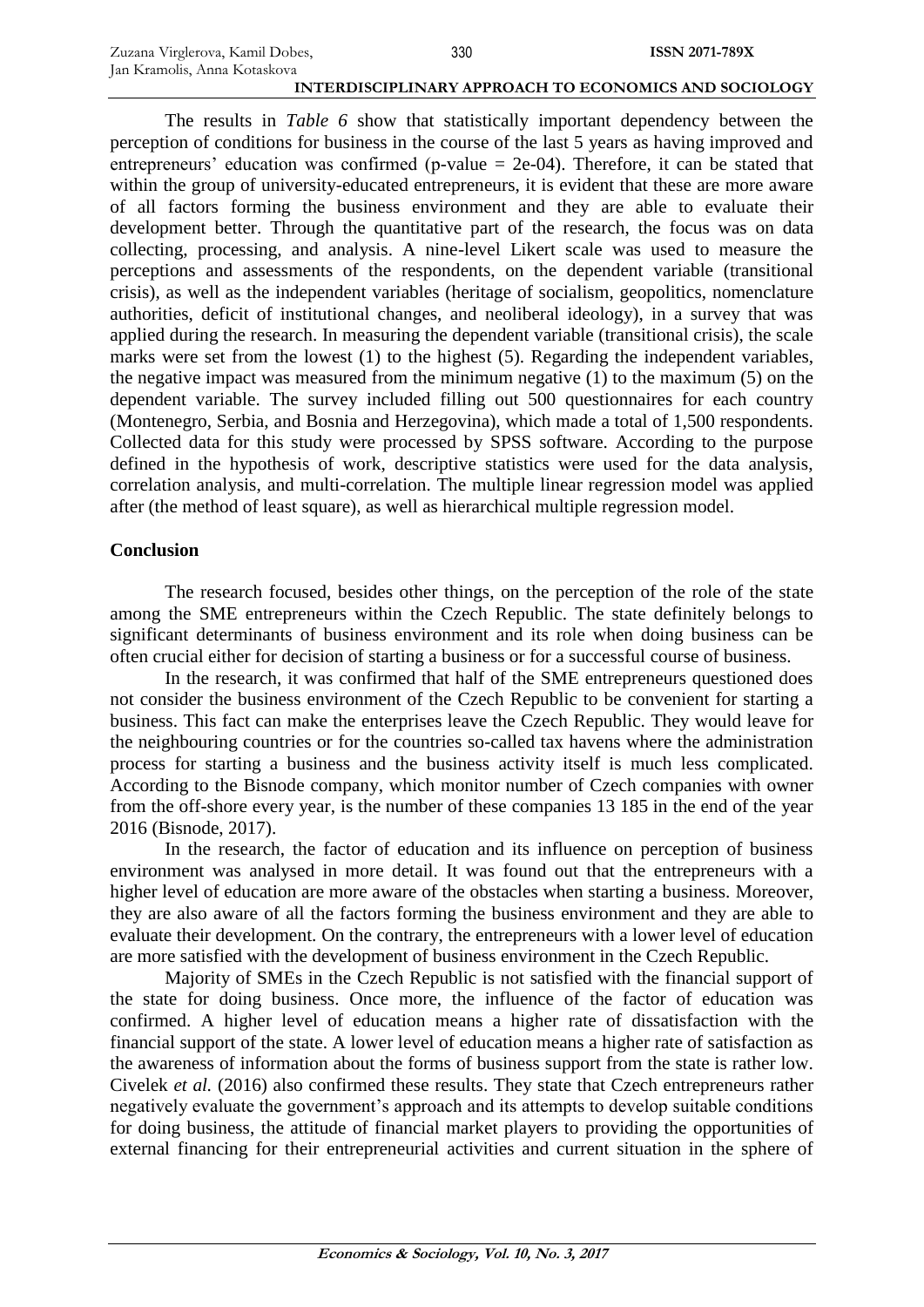business risks that are increased due to the crisis. However, they are satisfied with the attitude of their surroundings to their business activities. This area had a higher score in the model.

More than half of the entrepreneurs questioned do not agree with the statement that business conditions in the Czech Republic have improved in the course of the last five years.

The results of this research are not compatible with the conclusions of (Berrone *et al.*, 2014) or (Boyer and Blazy, 2014; Neuberger and Rathke, 2009) about the differences between entrepreneurs with regard to their gender and education. Regarding the perception of business environment and its development mainly, a statistically significant difference in relation to the entrepreneurs' education reached was revealed.

This research has several limitations. First, it is a territorial restriction as the research was done in the Czech Republic only. Therefore, we cannot consider the results to be generally applicable. The questions for the respondents could have been not well formulated or misunderstood by the respondents. Moreover, in connection with corruption and clientelism, the entrepreneurs could have deliberately misinterpreted certain facts.

These research results will be later compared to similar studies from abroad in order to see the influence of the state in the international context.

# **Acknowledgement**

This paper was supported by the Project RO FaME/2016: Podnikateľské prostredie MSP: determinanty kvality a podnikateľské riziká.

# **References**

- Belanová, K. (2014). Komparácia kvality podnikateľského prostredia v krajinách Vyšehradskej štvorky s osobitným akcentom na dostupnosť fi nančných zdrojov. *Biatec*, *1*, 12-17.
- Belás, J., Demjan, V., Habánik, J., Hudáková, M., Sipko, J. (2015). The business environment of small and medium-sized enterprises in selected regions of the Czech Republic and Slovakia. *E+M Ekonomie a Management*, *18*(1), 308-326.
- Berrone, P., Gertel, H., Giuliodori, R., Bernard, L., Meiners. E. (2014). Determinants of performance in Microenterprises: Preliminary evidence from Argentina. *Journal of Small Business Management*, *52*(3), 477-500.
- Bisnode (2017). Poprvé za deset let meziročně klesl počet firem z daňových rájů. Available at: http://www.bisnode.cz/tiskove-zpravy/poprve-za-deset-let-mezirocne-klesl-pocetfirem-z-danovych-raju/. (reffered on 17/01/2017).
- Boyer, T., Blazy, R. (2014). Born To Be Alive? the Survival of Innovative and Non-Innovative French Micro Start-Ups. *Small Business Economics*, *42*(4), 669-683.
- Civelek, M., Ključnikov, A., Dobrovič, J., Hudáková, M. (2016). A model of measurement of the quality of business environment in SME segment. *Journal of International Studies*, *9*(2), 90-102. DOI: 10.14254/2071-8330.2016/9-2/6.
- Dobeš, K., Virglerová, Z. (2015). An Analysis of SME's Attitudes to the Business Environment in the Czech Republic. In: *Proceedings of the 19th International Academic Conference*. Florence, Italy, International Institute of Social and Economic Sciences (IISES), September 16-19, 235-246.
- Dúbravská, M., Mura, L., Kotulič, R., Novotný, J. (2015). Internationalization of Entrepreneurship – Motivating Factors: Case Study of the Slovak Republic. *Acta Polytechnica Hungarica*, *12*(5), 121-133.